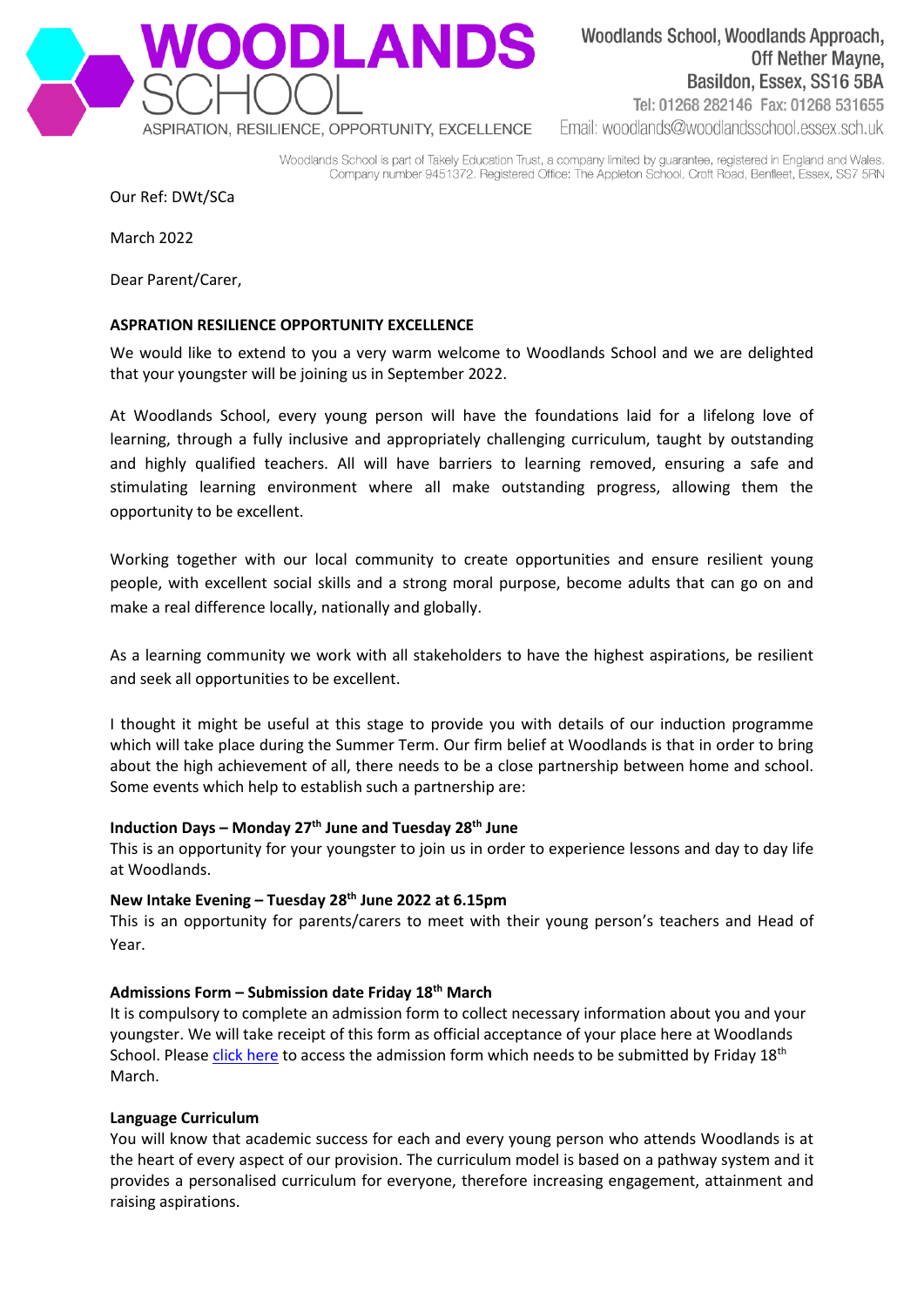

Woodlands School, Woodlands Approach, **Off Nether Mayne,** Basildon, Essex, SS16 5BA Tel: 01268 282146 Fax: 01268 531655 Email: woodlands@woodlandsschool.essex.sch.uk

Woodlands School is part of Takely Education Trust, a company limited by guarantee, registered in England and Wales. Company number 9451372. Registered Office: The Appleton School, Croft Road, Benfleet, Essex, SS7 5RN

Part of the curriculum model in Year 7 and 8 is that all will be placed into two different halves of the year group (Aspiration and Resilience bands). These are completely mixed ability and they are then set within each band for individual subjects.

The MFL (Modern Foreign Languages) faculty at Woodlands offer French, German and Spanish. In Year 7 youngster will study two languages and then choose one of these languages to continue from Year 8 up to GCSE.

We firmly believe that learning languages helps all to develop an academic focus, enhance their communication skills and also increase their global understanding. Each will receive one lesson per week in each language and then two lessons per week in Year 8 in their chosen language to support their progress.

Although it cannot be guaranteed, we will try to take into consideration any parental request regarding a specific language choice at this point and ask that if you have a strong preference for French, German or Spanish you inform us by [clicking here](https://forms.office.com/Pages/ResponsePage.aspx?id=F4M0YVUwSUazNM4yh22JtKXrzX9paHhHiI4MqmbjKodUOFMyOFpETEtIRUQwQUgwSUk4OUExUzYwVy4u) to complete the language request form.

# **Multi Skills Sports Sessions**

Sport plays a huge part in school life at Woodlands and your youngster will have the opportunity to participate in a range of sporting activities including Football, Rugby, Basketball, Netball, and Athletics whilst at school. Therefore, these multi skills sessions will enable all to develop the fundamental core skills in these particular sports, which will hold them in good stead for their PE lessons and extra-curricular activities in September.

The three multi skill sessions will take place on **Monday 6th June 2022, Monday 13th June 2022 and Monday 20th June 2022.** The first sessions for boys will be football on our outstanding 3G facility and the girls will be playing netball on our outdoor courts. The sessions will run from 4.00pm to 5.00pm and pupils are expected to turn up in sports clothing (bring boots as well as trainers), with a drink (no fizzy or energy drinks) and be ready to exercise. The training sessions are free of charge.

Should you wish for your youngster to attend these sessions please [click here](https://forms.office.com/Pages/ResponsePage.aspx?id=F4M0YVUwSUazNM4yh22JtNc9KnzBTs5FikzRl1RKWrRURjBBNFo2U0xOR1gxUjhJRTFQQ045WDZENi4u) to indicate which sessions will be attended so we can plan appropriately. I hope you agree that this opportunity will play a big part in the transition period from primary to secondary and hopefully will be a successful one.

Please contact Mr White, Head of Athletic Performance via email at [jwh@woodlandsschool.essex.sch.uk](mailto:jwh@woodlandsschool.essex.sch.uk) if you have any questions about the Multi Skills sports sessions.

### **Access to Laptops**

At Woodlands School, we use a range of excellent online resources to support your youngster's home learning. If they do not have access to their own device at home, or do not have access to the internet, we may be able to support. Please could we ask that all parents/carers complete a short online survey, so that we can gauge the home connectivity needs for our incoming Year 7s, please [click here](https://forms.office.com/Pages/ResponsePage.aspx?id=F4M0YVUwSUazNM4yh22JtAJ-IbBYdWJMmX8mS4VYd_1UNVE3WjdHVkVDVkZPUTBETUdERFRFRFMyQS4u) to access this survey.